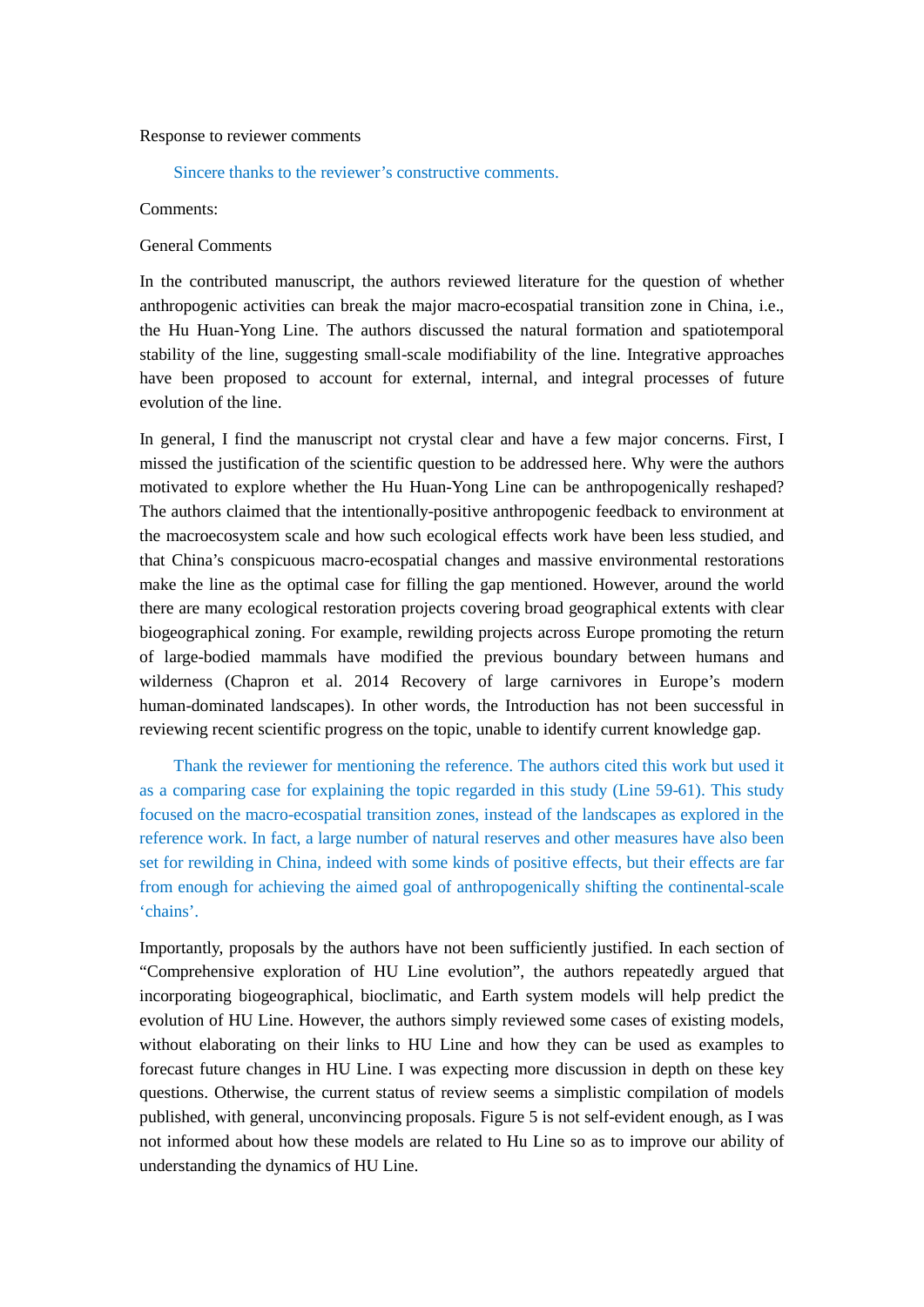This section is not a simplistic compilation of models, instead, a scientific proposal of the available models after their mechanism and factors appropriate for the simulation-based projection task were carefully examined. After all, almost no models have been specially developed or operated for simulation of HU Line development. To avoid the puzzle possibly left to the readers, the caption of this section has been revised as "Next: Modelling projection of HU Line evolution". This explanation is also available for Figure 5. In a sense, this section is the authors' real contribution - a scientific proposal for the future, more than a review of the previous studies.

Besides, there are incorrect wording and references in the manuscript that have compromised the readability of the manuscript. For example, "undermining" (line 39) and "exploitation" (line 42) should not be the correct words. The reference in line 54 and line 204 seems irrelevant, as I didn't see that the points made by the authors have been articulated in the cited article, which emphasizes the hierarchical links among local, landscape, and macroecological processes in ecosystems at large scales. Personally, I find the writing difficult to follow. Please check the language and citations throughout the manuscript.

 "undermining" (line 39) has been revised as "investigating" and "exploitation" (line 42) has been revised as "handling". The reference in line 54 has been revised as "(e.g., Halffter et al., 2019)" (Line 57), and the reference in line 204 has been revised as "(Levy et al., 2014)" (Line 210), both with the new references added. Further, the manuscript has been thoroughly revised, particularly in English usage and citations. Pls. refer to the blue-colored words and sentences throughout the manuscript.

### Specific Comments

Lines 10-13. The terms "feedback" and "chain" at the beginning of the Abstract would be difficult for readers to get their exact meanings without clear definition on the first use. Please clarify.

"feedback" has been revised as "effect" (Line 11), and "chain-like" has been revised as ", like the 'chains' of locking macroecological zonings"(Line 13).

Lines 24-26. This statement is too general. The readers would be likely wondering about more details. Please be more specific about the "fundamental implications".

 The statement has been accordingly specified as "In all, the inferences and proposals of this review are of fundamental implications in scientific cognition for …". Pls. refer to the blue-colored parts in Line 24-26.

Lines 30-38. As mentioned earlier, please reidentify on the knowledge gap. Meanwhile, I was not convinced by the logic of linking the gap to the topic of "macroecosystem-related ecological spatial (macro-ecospatial) layouts. With so many terms lumping together, please provide more clear information on each term. Also, please clarify how this topic is related to the concept of "transition" below.

 The authors paid a lot attention to this point in the beginning, and the logic was carefully retained, e.g., the first-time mentioning of macroecosystem followed by its reference and the lumping of "spatial" and "ecological" had very definite meanings. This should not confuse the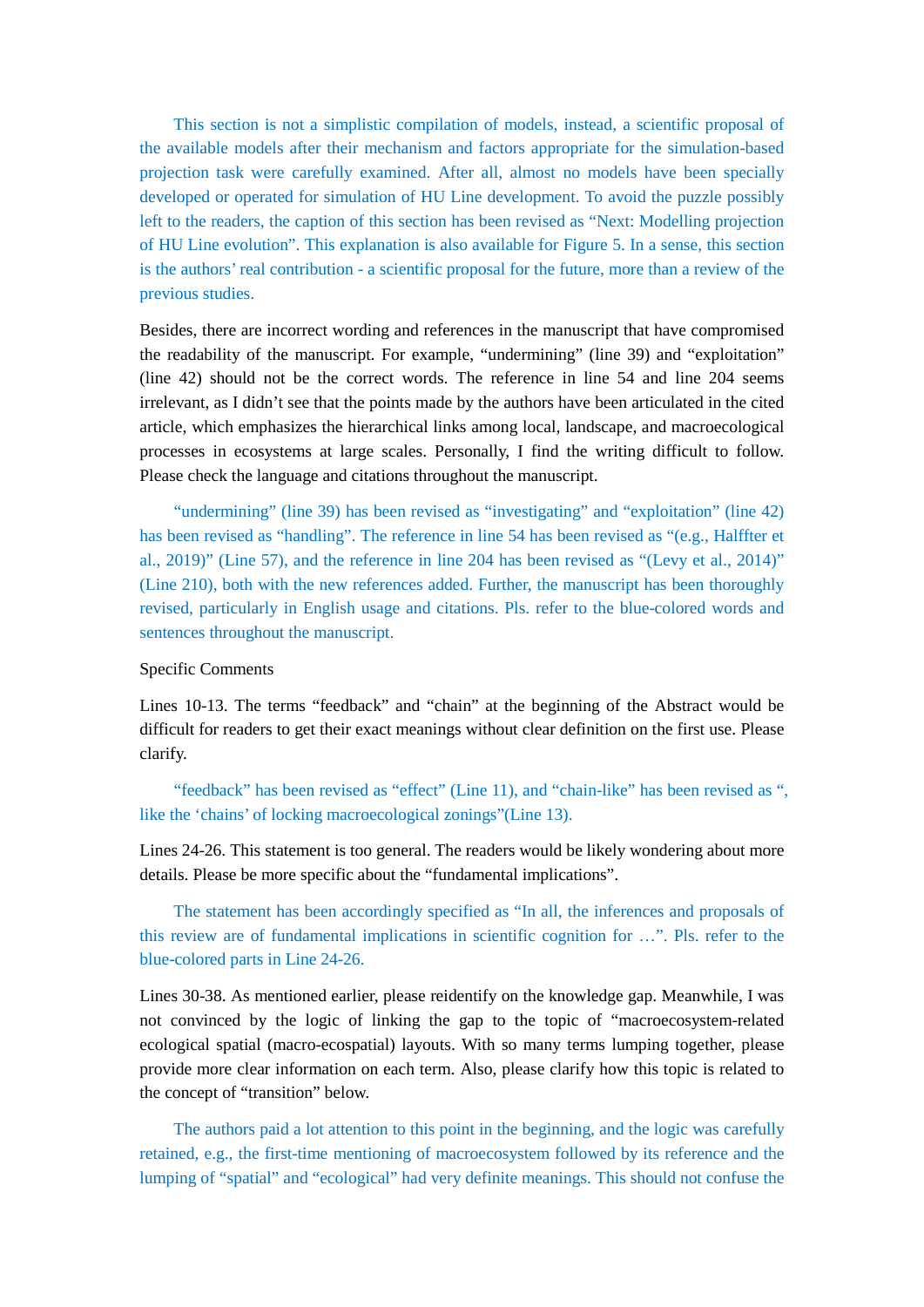readers. The coherence to "transition zone" in the next paragraph was also carefully ensured, as shown by the explanation (Line 46-53).

Lines 43-47. Why do regional- to continental-scale terrestrial transition zones resemble chains? This analogy is still unclear to me.

 The explanation about this analogy has already been listed in details (Line 46-53). The authors have repeatedly examined the logic of introducing the topic.

Line 54-56. Would these two statements be too strong? It would be hard to imagine that there are few massive conservation and restoration projects in the regions mentioned. Or, please clarify the definition of "massive human improvement measures".

 The statement has been accordingly revised as "However, for these transition zones few massive human improvement measures such as large-scale reforestation have been effectively undertaken", with the measures clarified by listing "such as". Though some official measures have been announced for these zones, no effective effects have shown. So, the statements here were not too strong.

Line 70. Has China completed its industrialization? If so, when?

 The description has been revised as "Since the beginning of industrialization in China" (Line 75).

Lines 77-79. There are other large-scale ecological restoration projects around the world. The word "optimal" would be too strong.

"the optimal" has been revised as "a preferred" accordingly.

Lines 82-83. How this question is related to the previous texts?

 The statement has been added as "– "whether can people break through macro-ecospatial 'chains'?", as a summary of the above-mentioned gaps –". Pls. refer to the blue-colored part in Line 88.

Line 238. Please replace "by" with "of".

Revised as "of" accordingly. Pls. refer to the blue-colored word in Line 244.

Lines 238-239. How general is the conclusion that HU Line would be stable at the decadal scale? Historically, the boundary between farmers and nomads, which is closely related to HU Line, can be strongly affected by precipitation over decades (Bai & Kung 2011 Climate shocks and Sino-nomadic conflict).

 This sub-Section discussed the temporal status of HU Line, primarily covering the last several decades. The finding as mentioned by the referee is not against this point. Actually, the finding (Bai & Kung, 2011) belongs to sub-Section 3.1 and can serve as an evidence of "HU Line modifiability". Thereby, this reference has been newly cited in sub-Section 3.1 (see Line 309-311). Thank the reviewer for supplementing the reference.

Lines 286-288. Why are local changes justified as evidence of breaking HU Line? Would the broad-scale pattern still persist even with local-scale noises?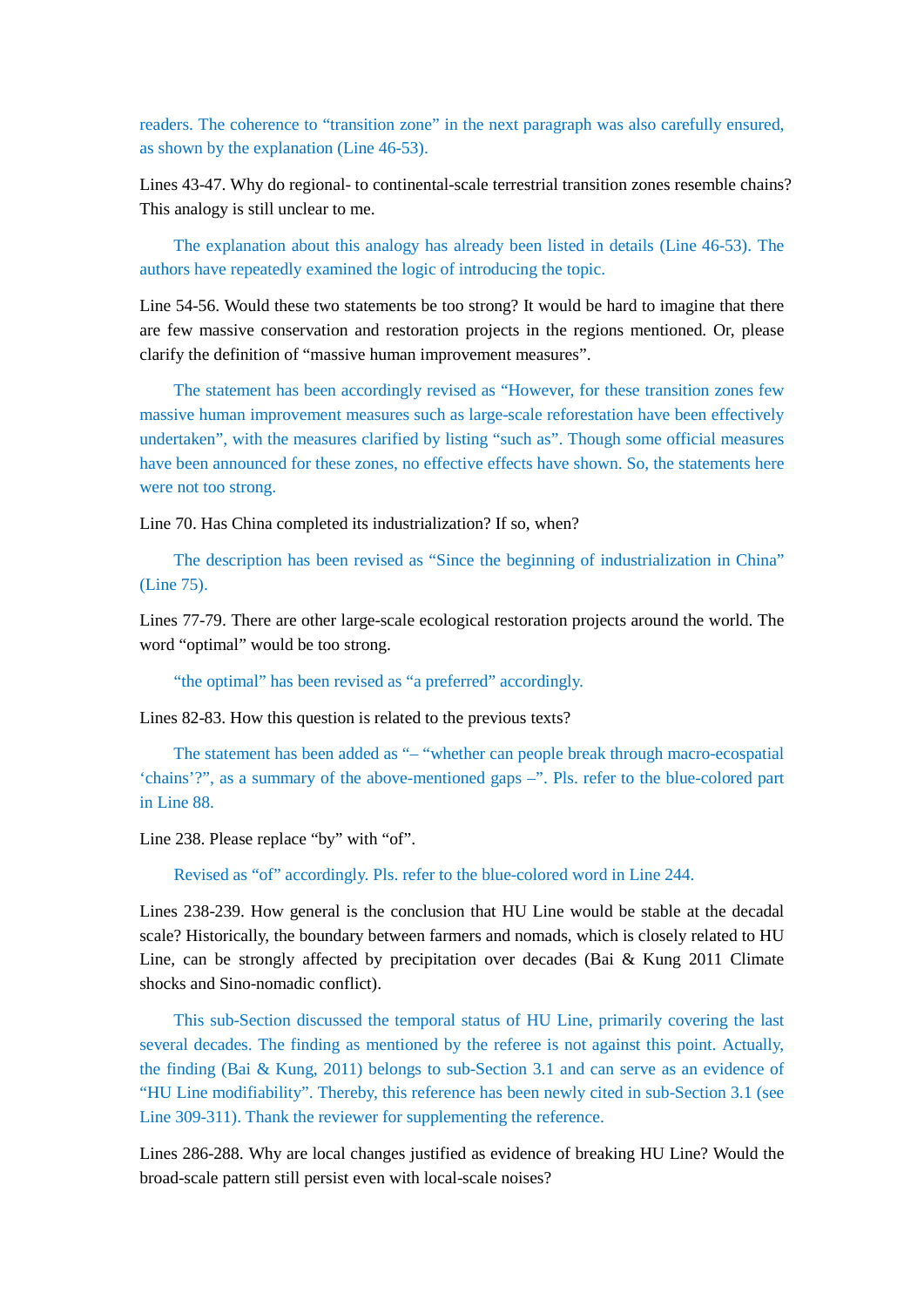The reviewer misunderstood the meaning of the authors. Here, the authors, substantially, gave an advice on how to break through HU Line, not mentioning local-scale noises and no evidence needed for justifying anything.

Lines 288-303. As far as I know, the statements here on human population dynamics and climate change in China are not consistent with historical evidence. Please review the most recent advances (e.g., Wilkinson 2018 Chinese History: A New Manual; Li et al. 2018 Reconstruction of the cropland cover changes in eastern China between the 10th century and 13th century using historical documents; Ge et al. 2016 Recent advances on reconstruction of climate and extreme events in China for the past 2000 years; Chen & Kung 2016 Of maize and men: the effect of a New World crop on population and economic growth in China) and rephrase this section.

 Thank the reviewer for informing the recent advances. In fact, the authors had reviewed these works but had decided to not cite them. The reason is that compared to the mainstream process and causes of HU Line development in the history as clarified in the manuscript, their concerns were briefly on the performance of different aspects, such as agriculture and climate extremes. Substantially, their inferences cannot serve as the historical evidence, because they themselves were influenced by many other factors.

Lines 312-313. Please elaborate on this point, i.e., uncertainties of the final effects.

This point has been clarified as "their extreme effects being positive or negative ..." (see Line 321).

Line 331-332. Too general. There are always uncertainties in future ecological outcomes. Please specify in details.

 The details have been specified by adding "GGP-kind" and "across HU Line". Pls. refer to the blue-colored words in Line 341-343.

Line 364. Throughout this section, I didn't see texts on the future evolution of HU Line. Please see the general comments above.

 The caption has been revised as "4. Next: Modelling projection of HU Line evolution", which both follows the style of the last two captions and fits the goal of this direction.

Line 366. The world "handle" would be a little too strong. Maybe "account for"?

Revised as "account for" accordingly.

Line 504. I didn't get the meaning of the word "integrally". Please clarify.

Revised as "uniformly".

Line 528-529. This statement is too general. Please be more specific and relevant.

 The statement has been revised to be more specific and relevant. Pls. refer to the blue-colored Line 538-539.

Line 534. What was "even though" meant here?